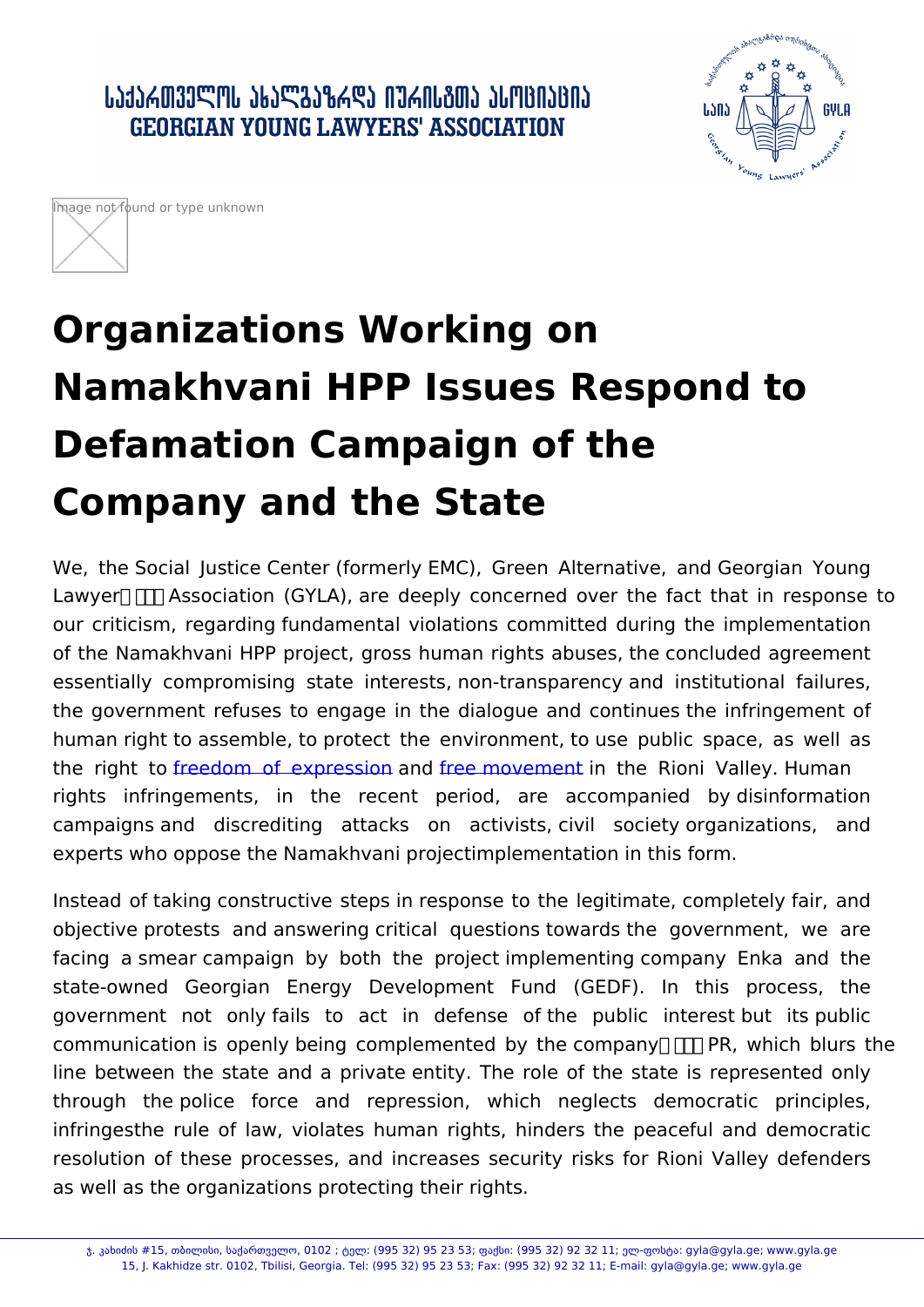## ᲡᲐᲥᲐᲠᲗᲕᲔᲚᲝᲡ ᲐᲮᲐᲚᲒᲐᲖᲠᲓᲐ ᲘᲣᲠᲘᲡᲒᲗᲐ ᲐᲡᲝᲪᲘᲐᲪᲘᲐ **GEORGIAN YOUNG LAWYERS' ASSOCIATION**



We have identified a new strategy that is being used by the state, and other local or individual international actors involved in the process, to create an unfair connection between the peaceful and legitimate opposition to the Namakhvani HPP project and the fight against energy security and national interests of Georgia, with the aim to declare this healthy process as managed, xenophobic, peripheral, marginal, and to frame the project related criticism in a geopolitical context. Such rhetoric of the state and of the other actors serves to delegitimize the protest, which in its very essence fights for the protection and preservation of state and collective interests and throughout this period exposes joint actions against the national and public interest by the government and the company.

The public is well aware of the main concerns related to the Namakhvani HPP construction project, which serve as the basis for criticism of local residents and civil society organizations. The preparation of the Namakhvane HPP project, including the selection process of the project implementing company, was completely nontransparent. Also, until recently, the public was not aware of the content of the agreement between the government and the company "Enka", which makes it clear that the state is giving up national and public interests in favor of a private company. Also, key decisions made by the government, such as the transfer of land rights to the company, were made in advance - before the environmental impact assessment decision (permit) and the construction permit were obtained. In addition, more than a year has passed since two lawsuits were filed in court seeking the annulment of the said environmental impact assessment decision, however, the court hearings have not been held to date.

We believe that inefficiency in the case of Namakhvani is also evident from the perspective of the justice system, which is unable to ensure that construction is suspended by the court until the legal dispute is fully resolved. In addition, the government's rhetoric about suspending the construction of the dam serves to mislead the public, as there is no permit for the construction of the dam, which already precludes the start of construction of the HPP. In effect, the government made sure the construction process would be resumed using the police force, while it was one of the most important demnads of the Rioni Valley defenders that the construction works were halted. At the same time, the government's attempts to create illusory discussion formats ("For Better Namakhvani") reduce criticism of Namakhvani HPP only to the issue of dam safety and completely remove from the